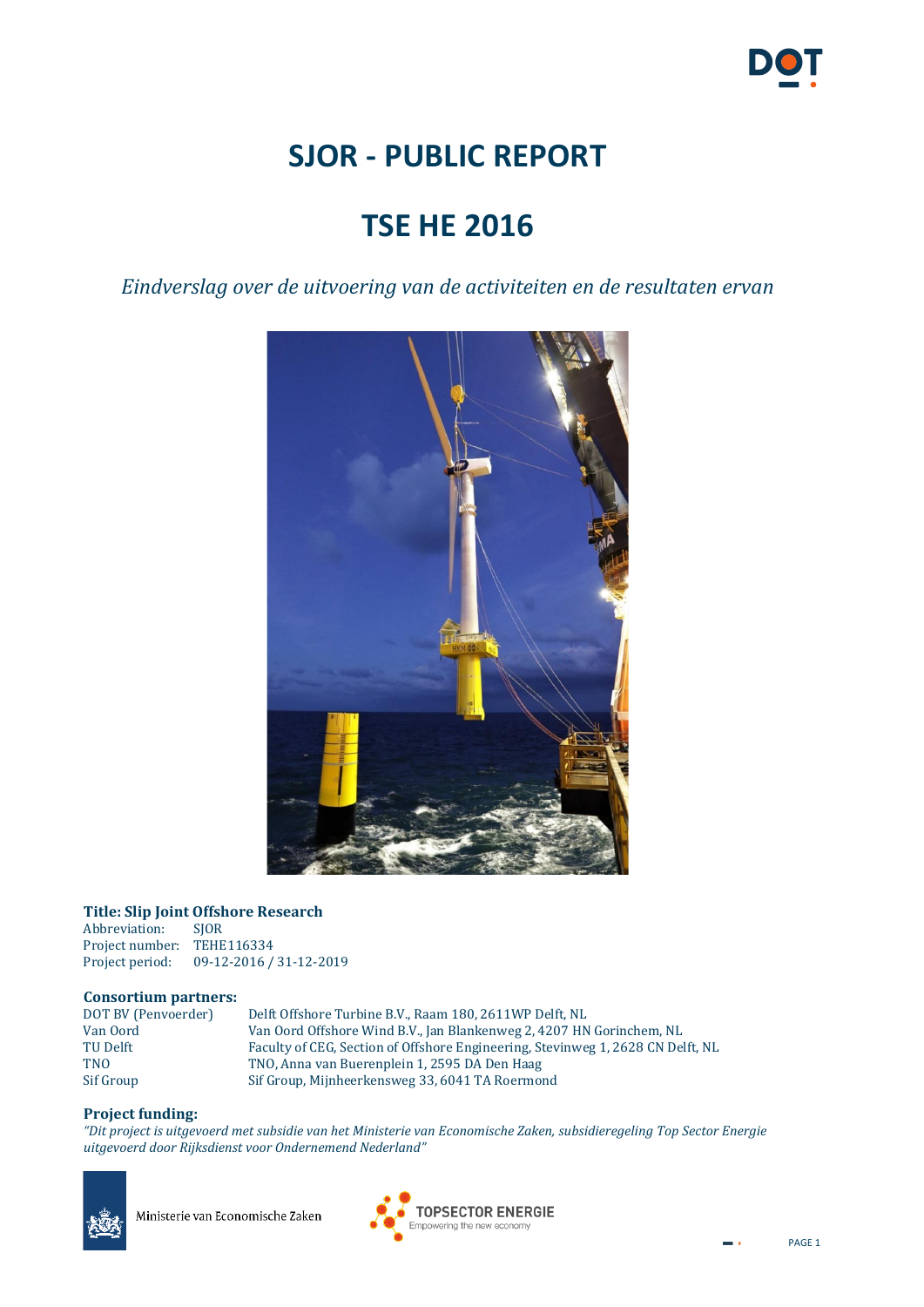

## 1. EXECUTIVE SUMMARY

## Background & Objectives

To lower the cost price of offshore wind energy, this project focussed on the connection between the foundation monopile and the wind turbine. The current state of the art has two solutions: grouting or bolting (se[e Figure 1\)](#page-1-0). When the grouted option created an industry-wide problem due to incorrect design standards, the bolted connection came into fashion. It however requires regular inspection and maintenance during its operational lifetime and is therefore also not considered as the ultimate offshore proof solution.



<span id="page-1-0"></span>FIGURE 1 | SCHEMATIC REPRESENTATION OF A GROUTED (LEFT), BOLTED (MIDDLE) AND SLIP JOINT (RIGHT) CONNECTION

The slip joint connection is an alternative form of connecting the wind turbine tower to its foundation in which two conical steel tubulars are placed over each other. The slip joint principle uses the friction between two conical shapes to create the required structural connection; compare two paper coffee cups, upside down, sliding into each other. The connection requires no bolting, grouting or welding which decreases material costs and valuable installation time offshore. The objectives of this research were to demonstrate the slip joint technology offshore at real life scale and investigate its longterm performance in a series of laboratory tests in parallel, with the goal of developing a generic slip joint design procedure.

### Project plan

The first batch of laboratory tests was dedicated to research on the determination of the contact area in the slip joint. Small scale experiments were performed in order to develop a method to localise the contact area between two steel layers. To this end, the acoustic response on the impulse impact on a steel to steel surface was measured and mapped: Hammer tests. Next, contact area experiments were performed on an actual existing decommissioned slip joint: the Duinvogel. The second batch of laboratory tests comprised of dedicated friction tests for the derivation of the coefficients of friction for a variety of steel surface and loading conditions. The test program contained 25 test specimen variants (in total 75 tests), varying contact pressures and (combination of) various surface conditions. The final batch of laboratory tests comprised of fretting fatigue tests. The goal of these tests was to quantify the effect of a fretting-fatigue force on the slip joint life time. Tests with a variety of steel surface and loading conditions were performed, in air and in an artificial sea water environment. For reference, fatigue tests were also executed without fretting.



FIGURE 2 | EXPERIMENTAL TEST SET-UP FRETTING FATIGUE TESTS: 1 SPECIMEN; 2 FRETTING PAD; 3 LOAD CELL; 4 BEARING SUPPORT; 5 LOAD CELL 6 AIR CYLINDER; 7 WATER TANK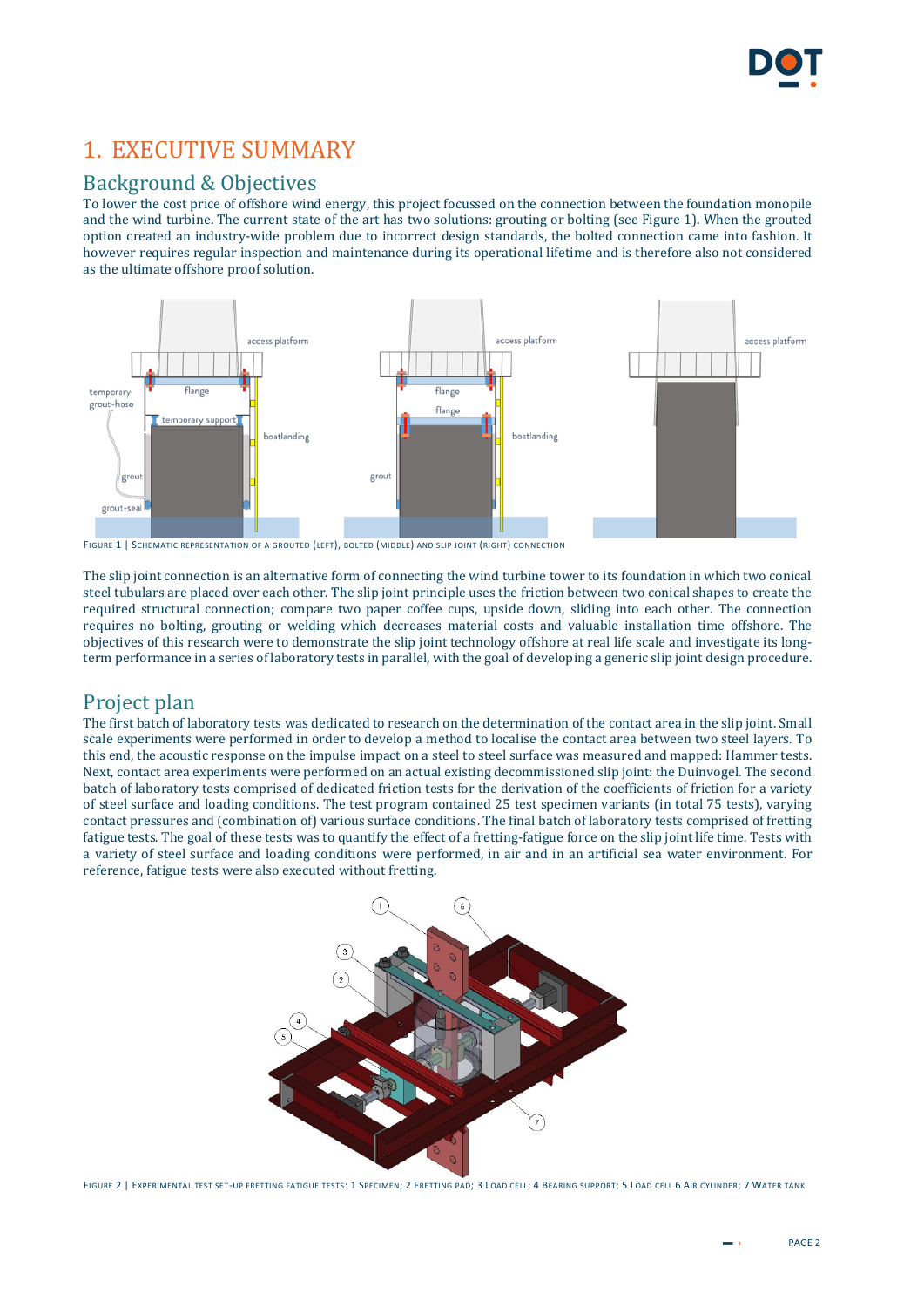

An offshore track record needs to be realised to convince the market of the applicability of the slip joint concept. Therefore, in parallel to the indoor laboratory tests, a full-scale offshore test was prepared; main items that are required to deliver loads on the slip joint: A monopile foundation and a fully operational hydraulic DOT wind turbine. The offshore installation was planned in two separate offshore campaigns: 1) The floating installation on dynamic positioning of a monopile using a Vibro Lifting Tool (VLT). As this was a world first, a dedicated test campaign was set up to test the effect of vessel hook load and VLT vibrating frequency on pile driving time, pile driving depth and noise emissions during installation. 2) The offshore installation of the hydraulic DOT wind turbine including slip joint. Test data was acquired regarding slip joint settlement, stress distribution and accelerations both during installation and the subsequent wind turbine operation.



FIGURE 3 | MONOPILE FOUNDATION (LEFT) + OPERATIONAL HYDRAULIC DOT WIND TURBINE (MIDDLE) = (SIGNIFICANT) TEST LOADS (RIGHT 2X) ON THE SLIP JOINT CONNECTION

## Project results

The laboratory experiments proved that the contact area of a slip joint can be detected to a certain resolution using acoustic measurements. During the friction tests, both the static coefficient at first onset of sliding and after the first reversal were determined. In addition, the dynamic coefficients of friction during sliding in compression and during sliding in tension were determined. The static coefficients of friction were found to be generally speaking independent of the nominal contact pressure. The results of the frettting fatique tests (se[e Figure 4\)](#page-2-0) were compared to existing S-N curves for rusted steel (D) in sea water, rusted steel (B) in air and coated steel in sea water. The results were incorporated in the slip joint design procedure which proves that this phenomenon can be controlled and accounted for in the design.



FIGURE 4 | EXAMPLE OF SPECIMEN FRACTURE

<span id="page-2-0"></span>The floating installation on dynamic positioning of a monopile using a Vibro Lifting Tool (VLT) was feasible within set installation targets. The inclination of the monopile during vibro installation was successfully influenced, adjusted and corrected. The wind turbine was successfully installed using a world first slip joint connection in the offshore environment. The installation was performed within the required tolerances, within 1 hour, which is a significant reduction in the installation time of a typical wind turbine using a bolted or grouted connection (se[e Figure 5\)](#page-3-0). The first part of the offshore tests consisted of measurements of hoop stress, axial stress, accelerations and settlement during slip joint installation. Directly after installation, the slip joint had almost entirely settled to the desired design overlap of 5.2 [m]. The results showed that the slip joint settles in a predictable, controlled and smooth manner. During the second part of the offshore tests, insight was acquired in the same measurement parameters during operation, continuously over a series of days. The results showed that settlement reaches a new equilibrium after each subsequent (higher) load case; the slip joint is prestressed in an increasing manner over its lifetime. All operational measured slip joint stresses were compared to the relevant design criteria via a unity check: Both the long term quasi-static settlement induced stresses as well as the instantaneous dynamic stresses (and a combination of the two) were well below the allowable limit.

PAGE 3